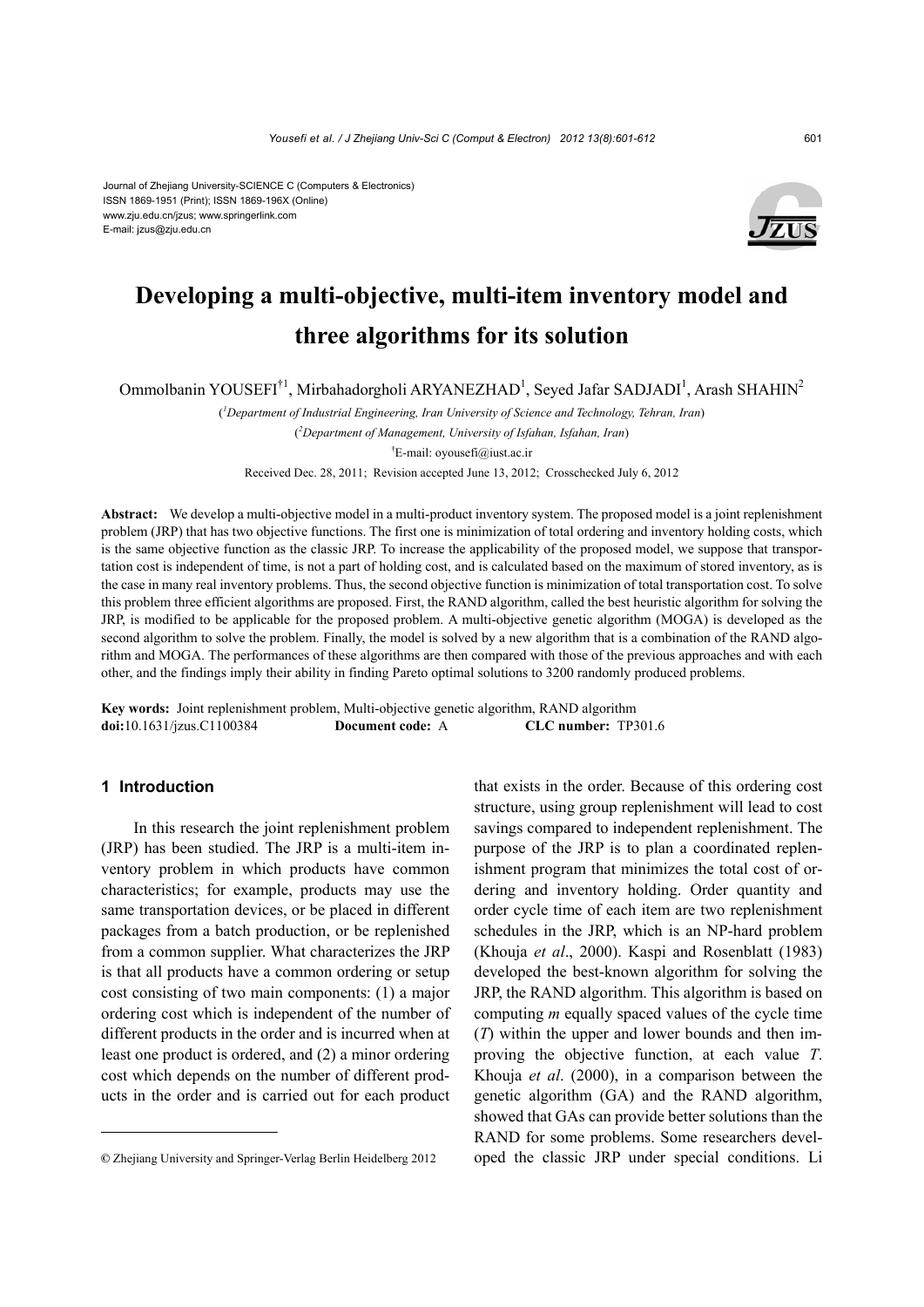(2004) solved a multi-buyer JRP and used the RAND method to solve it. Khouja *et al*. (2005) developed the classic JRP with continuous unit cost decrease. Siajadi *et al*. (2005) used the JRP as a sub-problem and developed a model for a vendor who jointly replenishes *n* parts which produce a finished product. Chan *et al.* (2006) developed a solution approach for optimizing the inventory decisions of many buyers who use the JRP in ordering their inventory from the supplier. Moon and Cha (2006) suggested the classic JRP with resource restriction and then developed the RAND algorithm to solve it. Olsen (2008) solved the classic JRP with interdependence of minor ordering costs by using the evolutionary algorithm (EA). Wang and Cheng (2008) developed a JRP with uncertain demands and inaccurate unit holding cost. Porras and Dekker (2008) presented a new algorithm with polynomial time for the JRP, where a correction is made for empty replenishments. Hsu (2009) used the JRP for a central factory and its satellite factories. Wang *et al.* (2012) proposed a new model with using both direct and indirect grouping for interdependence of minor ordering cost and then a new differential evolution (DE) algorithm to solve it.

In this paper, a special case of the classic JRP is developed in which more than one objective function must be optimized. In most inventory models, all of the requirements such as cost and service levels are summarized into a single objective, but in many real inventory systems decision makers tend to optimize more than one objective function. In multi-objective inventory models in the literature, some important objectives are as follows: minimization of workload and inventory investment and maximization of customer service level (Gardner and Dannenbring, 1979), minimization of wastage cost and maximization of profit (Padmanabhan and Vrat, 1990), minimization of expected annual total relevant cost and minimization of expected annual frequency of stock out (Wee *et al*., 2009), minimization of expected annual total relevant cost and minimization of expected annual frequency of stock out and minimization of the expected annual number of items stocked (Tsou, 2009), maximization of total average profit and minimization of total average wastage (Xu and Liu, 2008; Xu and Zhao, 2010), minimization of total cost and maximization of the yield rate and fixing the replenishment to a desired number (Kang and Lee, 2010).

Unlike other research areas, there is very little research on the JRP with more than one objective function. The model developed in this research has two objective functions and is solved by three proposed algorithms. The main concepts of JRP, the RAND algorithm, multi-objective optimization problems (MOPs), and multi-objective genetic algorithms (MOGAs), are described. To solve the proposed problem, we introduce the developed model (the bi-objective joint replenishment problem), state the modification of the RAND (named B-RAND), describe the use of MOGA, and describe a hybrid of B-RAND and MOGA (named HRG). The three algorithms are used to solve 3200 randomly generated problems.

# **2 Problem definition**

#### **2.1 Joint replenishment problem**

As mentioned in the previous section, the JRP is used in an inventory system where multiple items must be jointly coordinated for ordering from the same supplier. In the JRP there are *n* items such that the *i*th item  $(i=1, 2, ..., n)$  has demand  $D_i$  per unit time and holding cost  $h_i$  per unit time. In this inventory system, each time an order is made, a joint replenishment cost or major ordering cost, *S*, is incurred regardless of the combination of items in the order. Also, an item-specific order cost, *si*, is incurred for each *i*th item in the replenishment order. Order quantity of each item, *Qi*, and order cycle time of each item, *Ti*, are two replenishment schedules in the JRP. The objective of JRP is to minimize the total cost of setup (TCS) and total cost of holding (TCH) of inventory per unit time. There are two strategies for solving the JRP, a direct grouping strategy (DGS) and an indirect grouping strategy (IGS). Under DGS, products are partitioned into a predetermined number of sets and the products within each set have the same cycle time. Under IGS a replenishment is made at regular time intervals and each product has an integer multiple of the regular time interval, so in this strategy the decision variables are basic cycle time, *T*, and an integer number that states the replenishment schedule of item *i*, *ki*, such that

$$
T_i = k_i T, \ Q_i = D_i T_i, \ \forall i = 1, 2, ..., n. \tag{1}
$$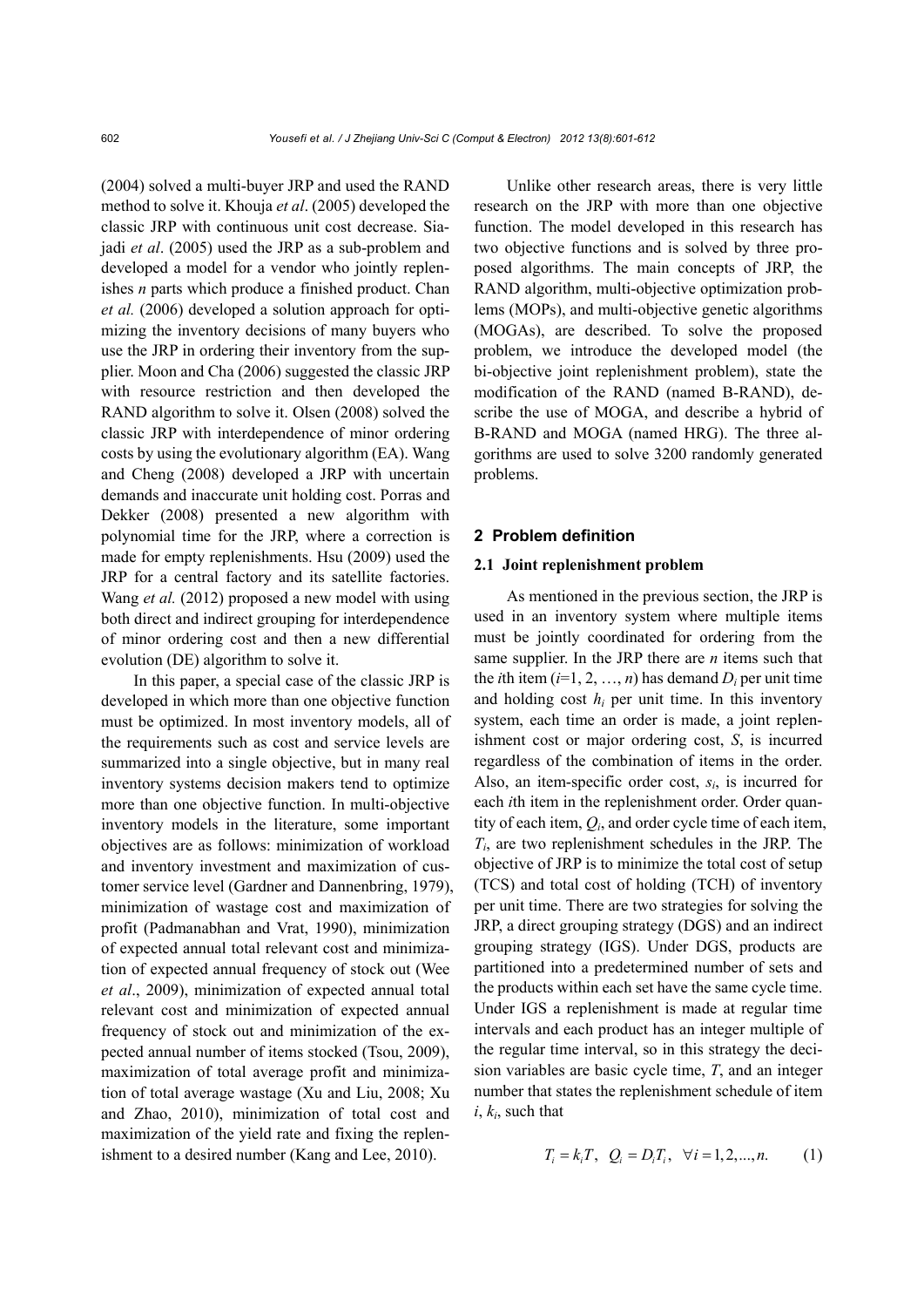Thus, the JRP model is as follows:

min TC(*T*, *K*<sub>*i,s*</sub>) = TCH + TCS  
= 
$$
\frac{T}{2} \sum_{i=1}^{n} k_i D_i h_i + \frac{1}{T} \left( S + \sum_{i=1}^{n} s_i / k_i \right)
$$
 (2)

subject to

$$
T \geq 0, k \geq 0, k_i \text{ is integer}, \forall i = 1, 2, ..., n. \tag{3}
$$

# **2.2 RAND algorithm**

As mentioned in the first section, the RAND algorithm is the most popular heuristic for solving JRP. It is based on computing *m* equally spaced values of the basic cycle time within its upper and lower bounds  $(T_{\text{max}}, T_{\text{min}})$ , obtained from Eqs. (4) and (5) and then applying Silver's improved algorithm at each value of *T* (Khouja *et al*., 2000).

This algorithm is as follows:

Step 1: Compute  $T_{\text{max}}$  and  $T_{\text{min}}$  according to the following equations:

$$
T_{\min} = \min_{1 \le i \le n} \sqrt{s_i / (h_i D_i)},\tag{4}
$$

$$
T_{\max} = \left[ 2 \left( S + \sum_{i=1}^{n} s_i \right) \middle/ \sum_{i=1}^{n} D_i h_i \right]^{1/2}.
$$
 (5)

Step 2: Divide the range  $[T_{min}, T_{max}]$  into *m* equally spaced values of  $T(T_i, j=1, 2, ..., m)$ . The value of *m* must be decided by the decision maker. Set *j*=0.

Step 3: Set  $j=j+1$  and  $r=1$ . Step 4: Set  $r=r+1$  for  $T_i$  and each product *i*.

$$
k_{i,r}^2 = 2s_i T_j^2 / (D_i h_i). \tag{6}
$$

Step 5: Find  $k_i^*(r)$  for each *i*, where

$$
k_i^*(r) = L
$$
, if  $L(L-1) < k_i^2(r) \le L(L+1)$ . (7)

Step 6: Compute a new cycle time  $T_i$  according to  $\sqrt{1/2}$ 

$$
T_j = \left[ \left( S + \sum_{i=1}^n s_i / k_i^*(r) \right) / \sum_{i=1}^n D_i h_i k_i^*(r) \right]^{1/2} . \quad (8)
$$

Step 7: If  $r=1$  or  $k_i^*(r) \neq k_i^*(r-1)$  for any *i*, then go to Step 4; otherwise, compute TC from Eq. (2) for

$$
(T_{i}, k_{1}^{*}(r), k_{2}^{*}(r), ..., k_{n}^{*}(r)).
$$

Step 8: If  $j=m$ , then select  $(T_i, k_1^*(r), k_2^*(r),...$ 

 $k_n^*(r)$ ) with minimum TC; otherwise, go to Step 3.

#### **2.3 Multi-objective optimization problems**

Multi-objective optimization problems (MOPs) usually belong to the subset of complex and nonlinear systems in real engineering cases. The goal of these problems is finding a vector of feasible decision variables to reach a vector of acceptable values for all objective functions (Djeffal and Bendib, 2011). In many MOPs, objectives conflict with each other, so finding a perfect solution that simultaneously optimizes all objective functions is rarely possible. One practical approach to solving MOPs is determination of Pareto optimal solutions (POSs). A POS is a solution that dominates when no solution in the feasible region performs better in at least one objective and equivalently or better in the other objectives. Since finding all POSs is not practically feasible, the primary goal of multi-objective algorithms is introducing a representative subset of the POS set. There are two main approaches for this purpose: (1) ideal approach and (2) preference based approach. In the ideal approach the focus is first finding a set of POSs and then selecting one solution from the POSs by taking more information from the decision maker. Multiobjective evolutionary optimization algorithms (MOEAs) are based on this approach. In the preference approach, the goal is to find one, instead of all, of the POSs. Classical multi-objective optimization algorithms use this approach (Singh and Khare, 2011).

## **2.4 Multi-objective genetic algorithm**

There are several ways to solve MOPSs based on their selection mechanism. These approaches can be classified into three groups: (1) aggregation function approaches; (2) population-based approaches, and (3) Pareto-based approaches.

Aggregation function approaches linearly or nonlinearly combine all the objective functions of the problem into a single function. In population-based approaches, the diversity of the search is obtained by using the population of an evolutionary algorithm (EA). The classical example of these approaches is the vector evaluated genetic algorithm (VEGA),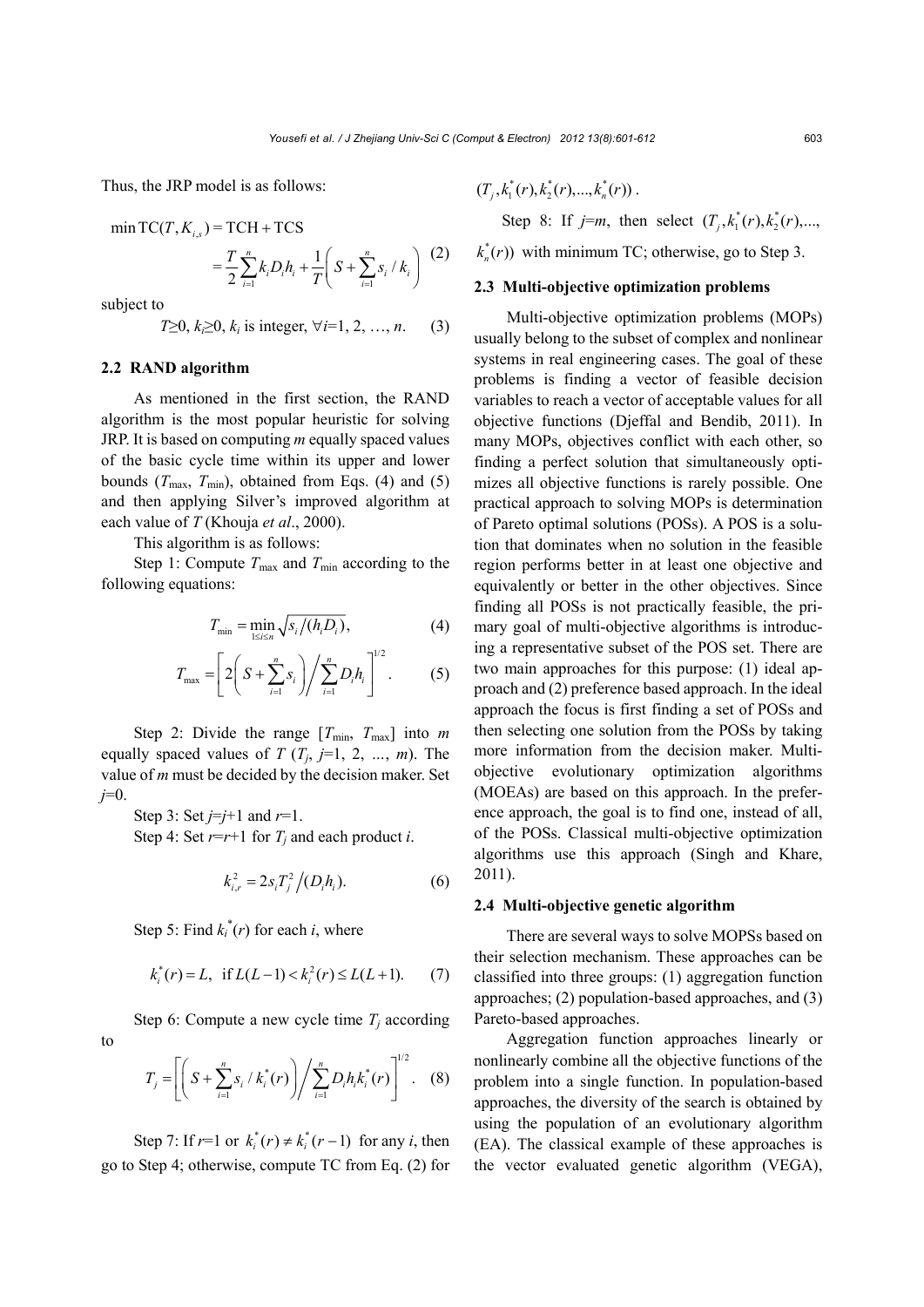which consists of a simple GA with a modified selection mechanism. In this algorithm, for a problem with *k* objectives, *k* sub-populations are generated. These sub-populations are then added together to obtain a new population, and then crossover and mutation are performed by applying the GA. In this regard, one of the new practical approaches is the particle swarm optimization (PSO) algorithm, which can be used to solve difficult multi-dimensional optimization problems in various fields (Ozkaya and Gunes, 2012; Sahoo *et al*., 2012). Pareto-based approaches are based on MOEAs that incorporate the concept of Pareto optimality in their selection mechanism. In these methods multiple optimal solutions can be found in a single simulation run, instead of by applying the method many times (Qu and Suganthan, 2010; Sundar *et al*., 2010). A GA with a single objective can be modified to find a set of non-dominated solutions in a single run. The ability of GA to simultaneously search different regions of a solution space makes it possible to find a diverse set of solutions for difficult problems (Fung *et al*., 2012).

The multi-objective genetic algorithm (MOGA) used in this research is one of the most famous approaches in the Pareto-based approaches introduced by Fonesca and Fleming (1993). An MOEA is an extension of an evolutionary algorithm in which the following two mechanisms must be stated: (1) selection mechanism (such that the dominated solution has less chance relative to non-dominated solutions); (2) diversity maintenance mechanism (such that as much of the Pareto optimal set as possible can be evaluated in the population).

For the first mechanism in MOGA, the rank of each solution in the population is equal to the number of other solutions that dominate it. All of the non-dominated solutions have the same rank, and thus they have the same probability of being selected for the next generation. For the second mechanism, MOGA uses a fitness sharing approach so that solutions uniformly distributed over the Pareto front can be obtained. A niche-formation for reducing fitness of solutions in densely populated areas is used for fitness sharing. A similarity threshold  $(\sigma_{\text{share}})$  by a relatively simple method determines the radius of each niche (Konak *et al*., 2006).

# **3 New model: bi-objective joint replenishment problem**

In this section we introduce the notations and formulation used in the proposed model. All assumptions, decision variables, input parameters, and objective functions are stated.

#### **3.1 Assumptions**

The assumptions of our bi-objective JRP model are similar to those of the classical JRP, which are as follows:

1. Parameters are deterministic and known.

2. Shortages are not allowed.

3. Quantity discounts are not permitted.

4. Holding cost is linear and is calculated based on average of the stored inventory.

5. The IGS strategy is used.

And in our model, also:

6. Transportation cost is based on the maximum of the stored inventory and is not a part of holding cost.

# **3.2 Input parameters**

*i*: the index of items, *i*=1, 2, …, *n*.

*Di*: the demand rate of item *i*.

*S*: the major ordering cost.

*si*: the minor ordering cost of item *i*.

*hi*: the inventory holding cost of item *i* per unit time.

tr*i*: inventory transportation cost of item *i*.

#### **3.3 Decision variables**

*T*: the basic cycle time.

 $k<sub>i</sub>$ : the integer number that states the replenishment schedule of item *i*.

## **3.4 Bi-objective JRP formulation**

Our proposed model has two objective functions. The first objective is the same objective as the JRP, that is, minimization of the total cost of setup (TCS) and total cost of holding (TCH) of inventory per unit time. We represent this objective function with  $F_1$ . On the other hand, in many inventory problems in real cases, transportation cost is large and independent of time and thus is not a part of holding or setup cost, so for more applicability of our model, we propose that transportation cost is based on the maximum of stored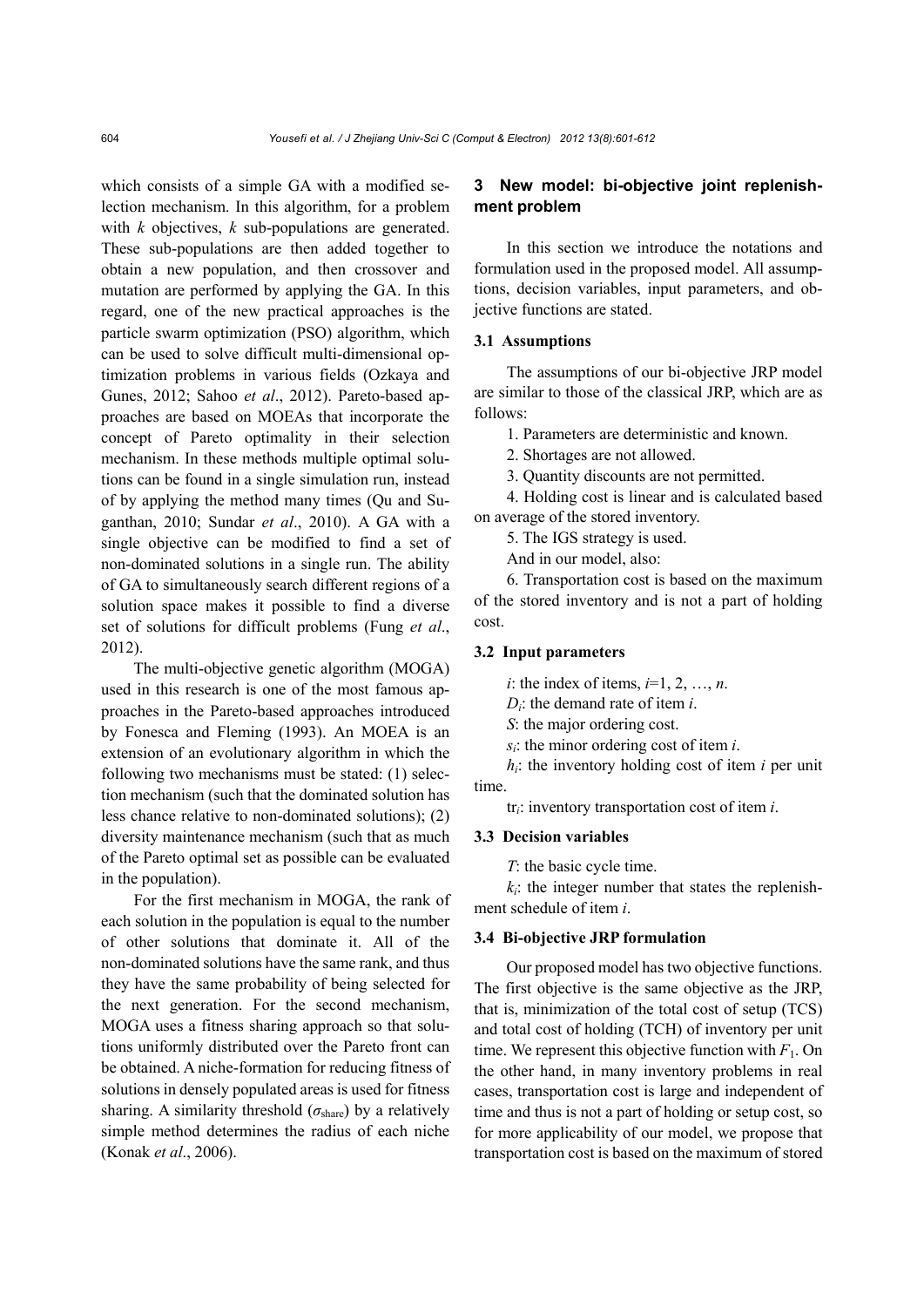inventory. Note that holding cost in the first objective is based on average of stored inventory. Thus, the second objective function of our model is minimization of the total transportation cost of inventory that we represent with  $F_2$ .

The proposed model is as follows:

$$
\min F_1(T, K_{i,s}) = TCH + TCS \n= \frac{T}{2} \sum_{i=1}^n k_i D_i h_i + \frac{1}{T} \left( S + \sum_{i=1}^n s_i / k_i \right) (9)
$$

$$
\min F_2(T, K_{i,s}) = T \sum_{i=1}^n \text{tr}_i k_i D_i \tag{10}
$$

subject to

$$
T \geq 0, k_i \geq 0, k_i \text{ is integer}, \forall i=1, 2, ..., n. \quad (11)
$$

# **4 Three new algorithms for solving the proposed model**

#### **4.1 Modified RAND algorithm**

In this subsection, the RAND method is modified for solving the proposed model.

## 4.1.1 Models and mathematical relations

To modify the RAND algorithm for solving the JRP with two objective functions, we need to use the  $l^p$ -metric method with *p*=1. It is assumed that *w*<sub>1</sub>, *w*<sub>2</sub> are the weights of the two objectives. Solving the problem for a given weight factor  $W = \{w_1, w_2\}$  yields a single solution. To obtain a Pareto optimal set, we must solve the problem multiple times with different weight combinations randomly generated at each run. Using the  $l^p$ -metric method, the two objective functions of the main model are combined into one objective function as follows:

$$
\min F_{3}(T, K_{i,s}) = w_{1} \frac{F_{1\max} - F_{1}}{F_{1\max} - F_{1\min}} + w_{2} \frac{F_{2\max} - F_{2}}{F_{2\max} - F_{2\min}}.
$$
(12)

If we assume

$$
w_1' = \frac{-w_1}{F_{1\text{max}} - F_{1\text{min}}},
$$
\n(13)

and

$$
w_2' = \frac{-w_2}{F_{2\max} - F_{2\min}},
$$
\n(14)

then the modified model is as follows:

$$
\min F_3(T, K_{i,s}) = w'_1 \Big( F_1(T, K_{i,s}) \Big) + w'_2 \Big( F_2(T, K_{i,s}) \Big)
$$
  
= 
$$
\frac{w'_1 T}{2} \sum_{i=1}^n k_i D_i h_i + \frac{w'_1}{T} \Big( S + \sum_{i=1}^n s_i / k_i \Big) + w'_2 T \sum_{i=1}^n \text{tr}_i k_i D_i \Big)^{(15)}
$$

subject to

$$
T \ge 0, k \ge 1, k_i
$$
 is integer,  $\forall i=1, 2, ..., n$ .

For a fixed value of  $k_i$  ( $\forall i=1, 2, ..., n$ ),  $\frac{\partial F_3(T, K_{i,s})}{\partial T}$  $\hat{o}$  $\hat{c}$  $=0$  yields

$$
T(K_{i,s}) = \left[ \frac{2w'_1 \left( S + \sum_{i=1}^n s_i / k_i \right)}{\sum_{i=1}^n D_i k_i (w'_1 h_i + 2w'_2 \text{tr}_i)} \right]^{1/2}.
$$
 (16)

Since  $T(K_{i,s})$  is decreasing in  $(k_1, k_2, ..., k_n) \in \mathbb{N}^n$ , if we assume  $k_i=1$  ( $\forall i=1, 2, ..., n$ ), we obtain

$$
T_{\max} = \left[ \frac{2w'_1 \left( S + \sum_{i=1}^n s_i \right)}{\sum_{i=1}^n D_i (w'_i h_i + 2w'_2 \text{tr}_i)} \right]^{1/2} . \tag{17}
$$

On the other hand, for a fixed value of *T*,  $\frac{\sum_{3}^{3}(T, K_{i,s})}{2} = 0$ *i*  $F_3(T,K)$  $\frac{\partial F_3(T, K_{i,s})}{\partial K_i}$  = 0 ( $\forall i$ =1, 2, ..., *n*) gives

$$
k_i^2 = \frac{2w_1's_i}{T^2(w_1'h_i + 2w_2'tt_i)D_i}.
$$
 (18)

Thus,

$$
T_{\min} = \min_{1 \le i \le n} \left[ \frac{w'_i s_i}{(w'_i h_i + 2w'_2 \text{tr}_i) D_i} \right]^{1/2}.
$$
 (19)

By using  $T_{\text{max}}$  and  $T_{\text{min}}$  given by Eqs. (17) and (19) respectively, we modify the RAND method and develop a new algorithm for solving the multi-objective JRP. In Section 4.1.2 the bi-objective RAND algorithm, which will be referred to as B-RAND from this point forward, is described.

## 4.1.2 B-RAND algorithm

Step 0:  $t=1$  (*t* is the counter of iteration).

Step 1: Generate 100 random feasible solutions and calculate  $F_{1min}$ ,  $F_{1max}$ ,  $F_{2min}$ ,  $F_{2max}$ .

Step 2: Generate random  $w_1$ ,  $w_2$  within [0, 1].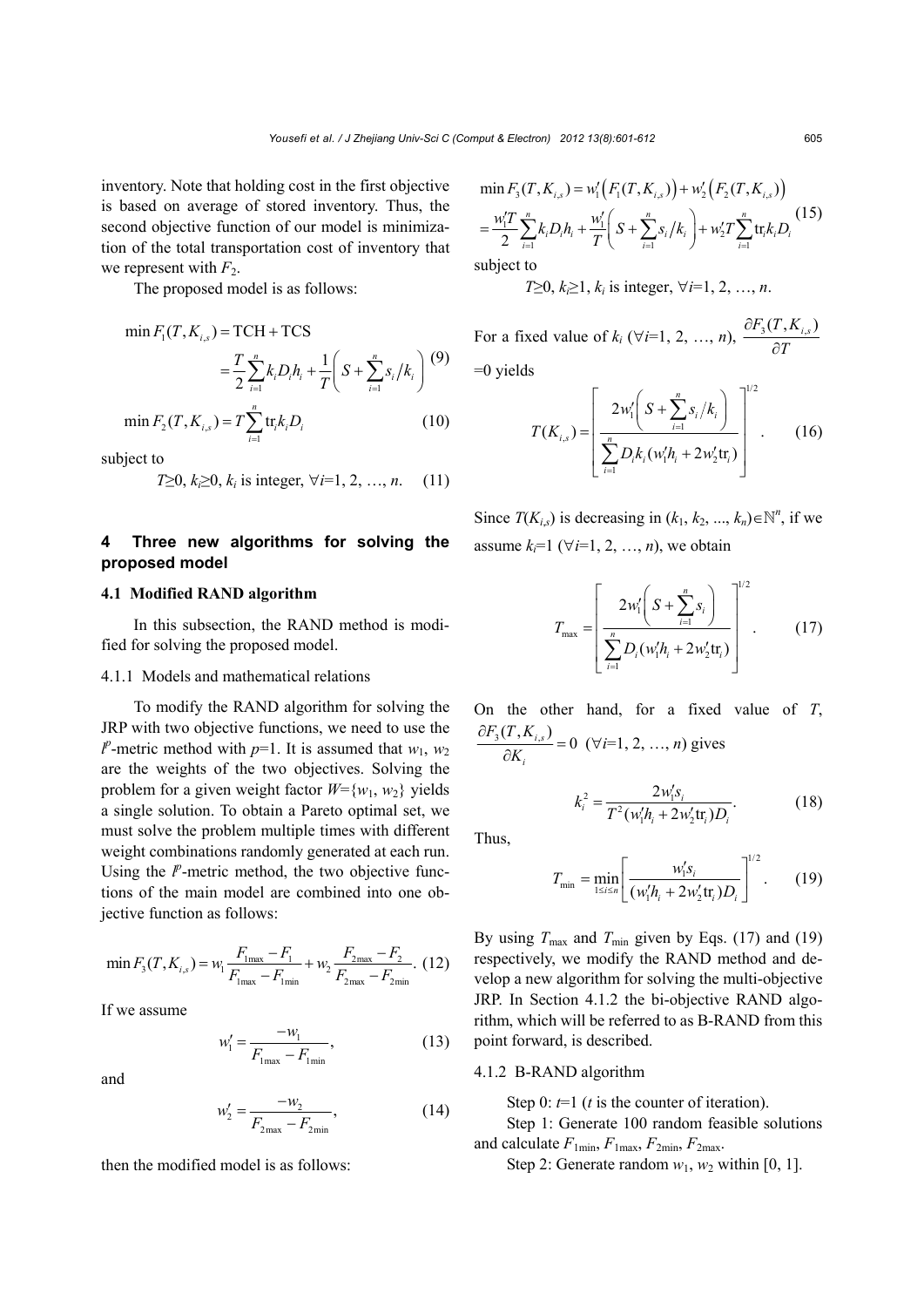Step 3: Calculate  $w_1'$ ,  $w_2'$  using Eqs. (13) and (14), respectively.

Step 4: Compute  $T_{\text{max}}$  and  $T_{\text{min}}$  using Eqs. (17) and (19), respectively.

Step 5: Divide the range  $[T_{\text{min}}, T_{\text{max}}]$  into *m* equally spaced value of  $T(T_i, j=1, 2, ..., m)$ . The value of *m* is to be decided by the decision maker. Set  $j=0$ .

Step 6: Set *j=j*+1 and *r*=1.

Step 7: Set  $r=r+1$  for  $T_i$ , and for each product *i* compute  $k_i^2(r)$  using Eq. (18).

Step 8: Find  $k_i^*(r)$  for each *i*, where  $k_i^*(r) = L$  if  $L(L-1) < k_i^2(r) \le L(L+1).$ 

Step 9: Compute a new cycle time  $T_j$  for  $k_i^*(r)$ using Eq. (16).

Step 10: If  $r=1$  or  $k_i^*(r) \neq k_i^*(r-1)$  for any *i*, then go to Step 4; otherwise, compute  $F_3(T, K_{is})$  for  $(T_j, k_1^*(r), k_2^*(r), \ldots, k_n^*(r)).$ 

Step 11: If *j*=*m* then select  $(T_j, k_1^*(r), k_2^*(r), ...,$  $k_n^*(r)$ ) with minimum  $F_3(T, K_{i,s})$  and add it to a pool of the best solutions, and select  $F_{1min}$ ,  $F_{1max}$ ,  $F_{2min}$ ,  $F_{2max}$ for the next iteration; otherwise, go to Step 6.

Step 12:  $t=t+1$ . If  $t \le M$  (*M* is the number of iterations), go to Step 2; otherwise, select the Pareto optimal set from the pool of the best solutions. The value of *M* must be decided by the decision maker.

#### **4.2 Multi-objective genetic algorithm**

In this subsection, an MOGA is developed for solving the proposed model. In the following subsections, the basic components of the proposed algorithm are presented.

# 4.2.1 Variable bounds

As mentioned earlier, the basic cycle time (*T*) and integer multiplier of the basic cycle time for each product (*ki*,*s*) are decision variables in our model. The upper and lower bounds of *T* are as follows (Khouja *et al*., 2000):

$$
\begin{cases}\nT_{\min} = \min_{1 \le i \le n} \sqrt{2s_i/(h_i D_i)}, \\
T_{\max} = \left[2\left(S + \sum_{i=1}^n s_i\right) / \sum_{i=1}^n D_i h_i\right]^{1/2},\n\end{cases} (20)
$$

$$
k_{i_{\min}} = 1, \quad \forall i = 1, 2, ..., n,
$$
 (21)

$$
k_{i\max} = \left\lceil T_{i\text{in}} / T_{\min} \right\rceil,\tag{22}
$$

such that

$$
T_{\text{lin}} = \left(2(S + s_i) / h_i\right)^{1/2}.
$$
 (23)

# 4.2.2 Representation

In our proposed MOGA, a solution or individual consists of  $n+1$  genes among which the first *n* genes represent the values of  $K_{i,s}$  and the last gene shows the basic cycle time (*T*).

# 4.2.3 Initial population

A random number generator introduces the population such that for each chromosome, the algorithm produces *n* integer values for  $K_i$ , between  $k_{imin}$ and  $k_{i\text{max}}$  and one value for *T* between  $T_{\text{min}}$  and  $T_{\text{max}}$ .

# 4.2.4 Fitness function

The fitness value of each solution in the population is calculated by using the following procedure (Konak *et al*., 2006):

Step 1: Assign a rank  $r(x, t)$  to each solution  $x \in p_t$ .

$$
r(x, t)=1+nq(x, t) \tag{24}
$$

such that  $nq(x, t)$  is the number of solutions that dominate solution *x* at generation *t*.

Step 2: Assign a fitness value to each solution based on the solution's rank:

$$
f(x,t) = N - \sum_{k=1}^{r(x,t)} n_k - 0.5(n_r(x,t) - 1), \quad (25)
$$

where  $n_k$  is the number of solutions with rank  $k$  and  $N$ is the population size.

Step 3: Calculate the nich count  $nc(x, t)$  of each solution  $x \in p_t$ :

$$
nc(x,t) = \sum_{y \in p, r(y,t)=r(x,t)} max\left(\frac{\sigma_{share} - dF(x,y)}{\sigma_{share}}, 0\right), (26)
$$

where  $dF(x, y)$ , a value between 0 and 1, is the Euclidean distance between every solution pair of *x* and *y* in the normalized objective space, calculated by

$$
dF(x, y) = \sqrt{\left(\frac{F_1(x) - F_1(y)}{F_{\text{1max}} - F_{\text{1min}}}\right)^2 + \left(\frac{F_2(x) - F_2(y)}{F_{\text{2max}} - F_{\text{2min}}}\right)^2},
$$
(27)

where  $F_{kmax}$  and  $F_{kmin}$  ( $k=1, 2$ ) are the maximum and minimum values of the objective function  $F_k$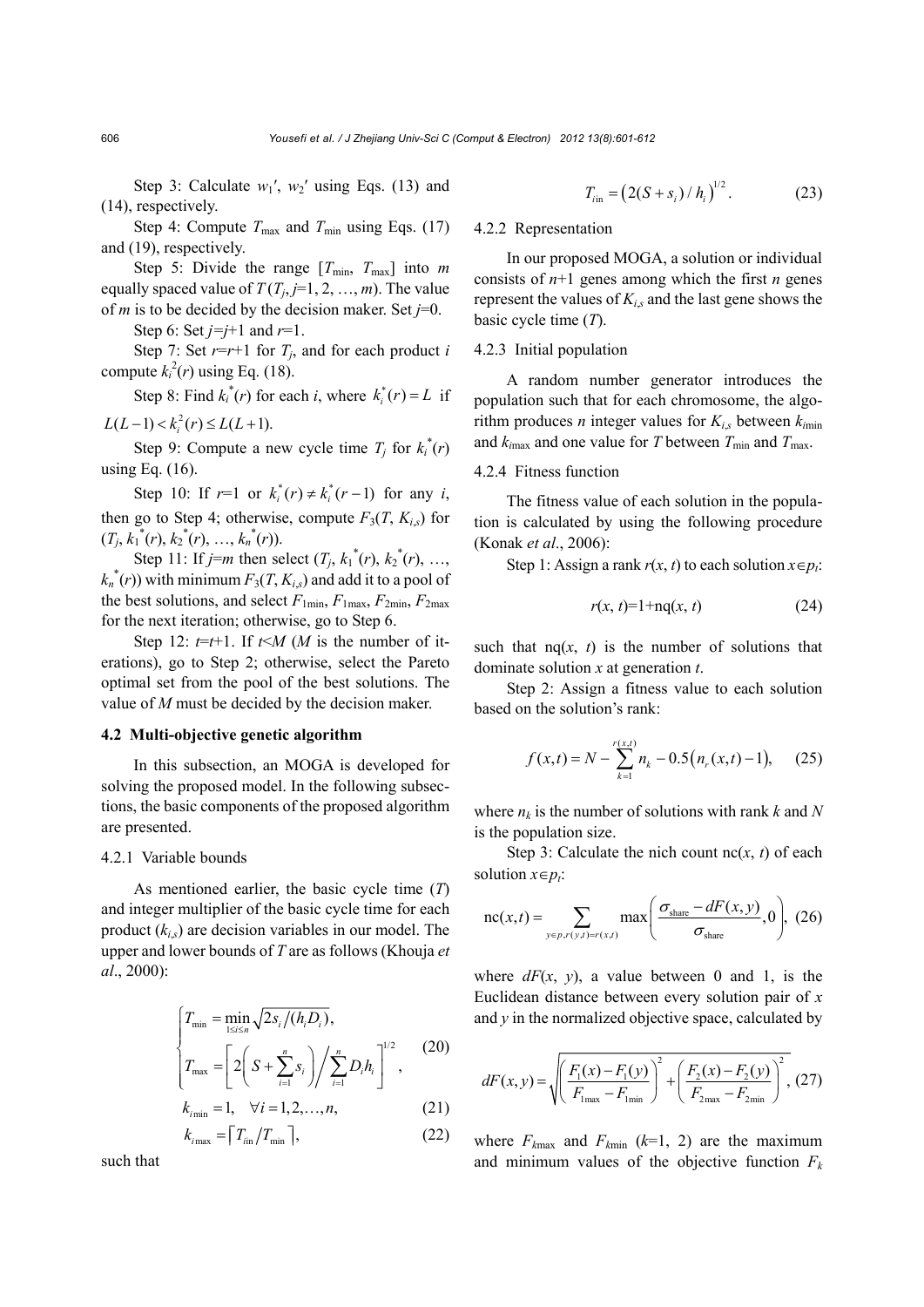observed so far during the search, respectively.

Step 4: Calculate the shared value of each solution  $x \in p_t$ :

$$
f^{(1)}(x,t) = f(x,t) / \operatorname{nc}(x,t). \tag{28}
$$

Step 5: Normalize the fitness values using the shared fitness values:

$$
f^{(2)}(x,t) = \frac{f^{(1)}(x,t)n_r(x,t)}{\sum_{y \in p_t} f^{(1)}(x,t)} f(x,t).
$$
 (29)

# 4.2.5 Reproduction

The selection method in our proposed algorithm is based on a roulette-wheel selection mechanism in which the chance of the *i*th solution with fitness value  $f_i^{(2)}$  for selection in the next generation is  $f_i^{(2)} / \sum_{i \in N} f_i^{(2)}$ .

# 4.2.6 Crossover and mutation

A random-point crossover operator is used for producing offspring from the parents selected from the previous generation. It acts with probability  $p_c$ (probability of crossover) and selects a random number of genes from two parents with the same locations and exchanges them. Using a mutation operator, the value of each gene changes to a random value between its lower and upper bounds. This operator acts with low probability  $p_m$  (probability of mutation) after crossover.

## 4.2.7 Stopping condition

Our proposed algorithm will be stopped when the pool of POSs does not change in 50 generations.

## 4.2.8 Procedure of MOGA

Step 1: Start with a random initial population  $p_0$ , and set *t*=0.

Step 2: If the stopping criterion is satisfied, return  $p_t$ .

Step 3: Evaluate fitness of the population  $(f^{(2)}(x, t)).$ 

Step 4: Use a roulette-wheel selection method based on  $f^{(2)}$  to select parents for the mating pool.

Step 5: Apply crossover and mutation on the mating pool until offspring population  $Q_t$  of size N is filled.

Step 6: Set  $P_{t+1} = Q_t$ . Step 7: Update the pool of POSs. Step 8: Set *t=t*+1, and go to Step 2.

# **4.3 Hybrid of B-RAND and MOGA (HRG)**

The combination of different algorithms for solving combinatorial optimization problems is usually powerful. Thus, the hybrid of B-RAND and MOGA for the proposed model, referred to as the HRG algorithm, is used. The main algorithm is MOGA for this hybridization; thus, the main concepts are the same as described in Section 4.2 except for the mechanism of generating the initial population. In our proposed hybrid method, we first solve the problem by B-RAND and use its final solutions as the initial solution to MOGA and then solve the problem again by MOGA.

# **5 Computational study**

We divided the testing of the performances of the proposed algorithms into two parts. In the first part we compared our algorithms with the algorithms in the literature. Because there is no JRP with more than one objective function, we supposed the value to be zero for the second objective function  $(F_2)$ . The value of the first objective function was reached by each of the three proposed methods. The final solutions were then compared with the RAND method (Kaspi and Rosenblatt, 1991). In the second part the performances of the three algorithms for providing POSs were compared with each other. In each part, 1600 problems were randomly generated from the same distribution which is used to test the RAND performance (Kaspi and Rosenblatt, 1991). Each generated problem has six parameters (Table 1). Parameter values of the three algorithms are shown in Table 2. The values of MOGA are the same as those used to test GA (Khouja *et al*., 2000). All algorithms were coded in Microsoft Visual Basic 6.5. For observing the performance and output of the three algorithms in each group of *N* and *S*, one randomly generated problem was solved and the results, i.e., the POSs, are shown in Figs. 1a–1d. Table 3 shows the results of the first comparison and Table 4 and Figs. 2a–2f show the results of the second comparison. In Tables 3 and 4, for each row (altogether 16 different combinations of *n* and *S*) 100 randomized problems were produced.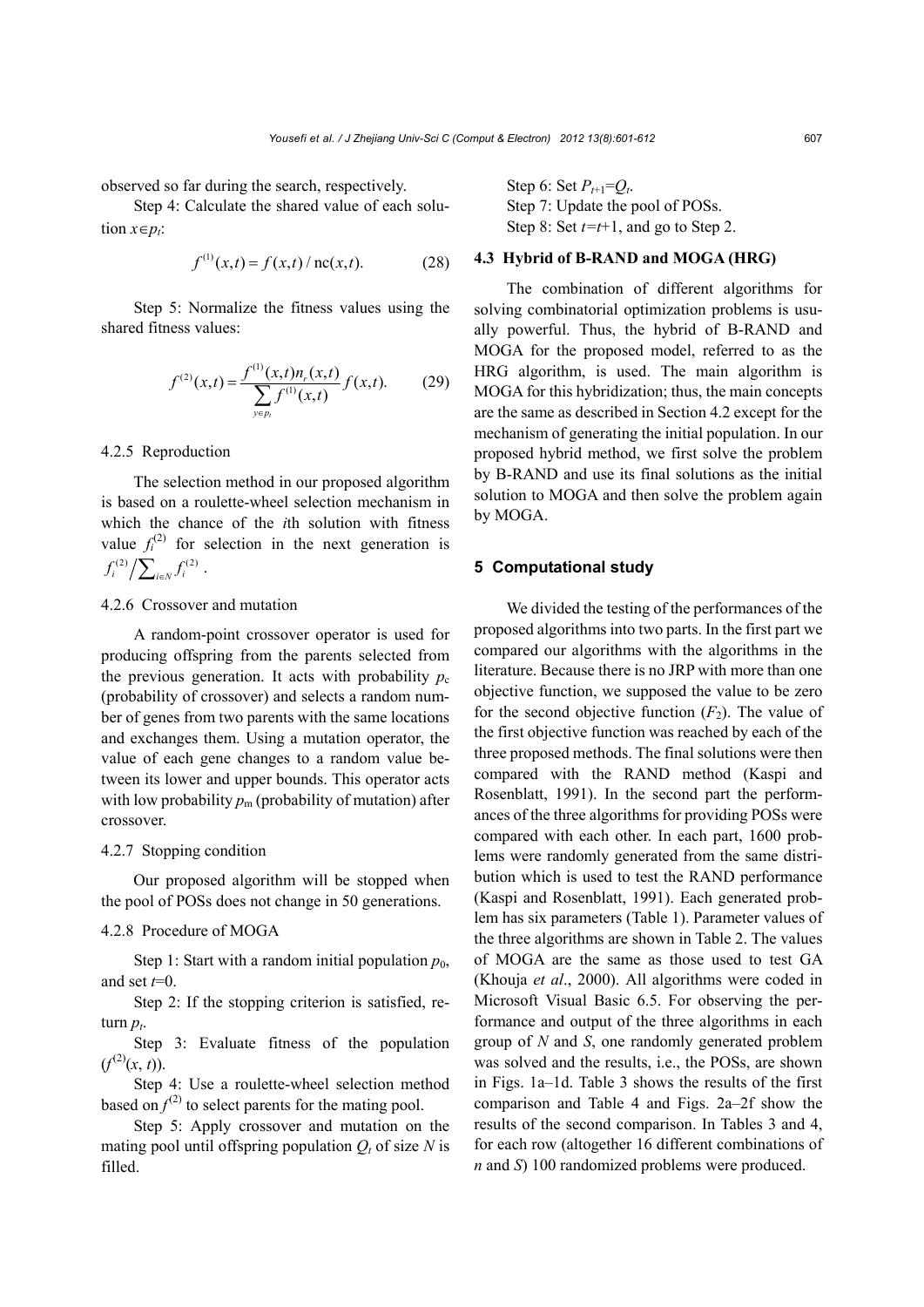

**Fig. 1** Pareto optimal solutions of a randomized problem with  $n=10$ ,  $S=5$  (a),  $n=50$ ,  $S=20$  (b),  $n=10$ ,  $S=20$  (c), and *n***=50,** *S***=5 (d)** 

# *n*: number of products; *S*: major ordering cost. *F*<sub>1</sub>: the first objective function; *F*<sub>2</sub>: the second objective function

#### **6 Results and discussion**

To test the performances of our proposed three algorithms, we show the results of the 3200 problems randomly generated from the same distribution. As mentioned in the previous section, we have solved a randomly generated problem in each of four groups of *N* and *S* to compare the performance and output of the algorithms. As shown in Figs. 1a–1d, MOGA provided POSs with better  $F_1$ , HRG provided POSs with better  $F_2$ , and RAND obtained POSs with  $F_1$  and  $F_2$ between MOGA and HRG. On the other hand, the number of POSs obtained using B-RAND was larger than those obtained using HRG and MOGA. As

shown in these figures, aggregation of the POSs of the three algorithms can be a useful set for selecting the most utilized solutions by the decision maker..

As stated earlier, in the first part of our testing, the value for  $F_2$  was supposed to be zero and the results have been compared with the RAND method (Kaspi and Rosenblatt, 1991). The results are shown in Table 3. Previous tests (except for *n*=50) on RAND delivered the optimal solution for 83.4% of problems. Our proposed algorithms performed well compared to RAND. For 1088 (68%) of the 1600 randomly produced problems, B-RAND reached a solution with the same or better objective function  $(F_1)$  than MOGA or HRG. For these 1088 problems, the maximum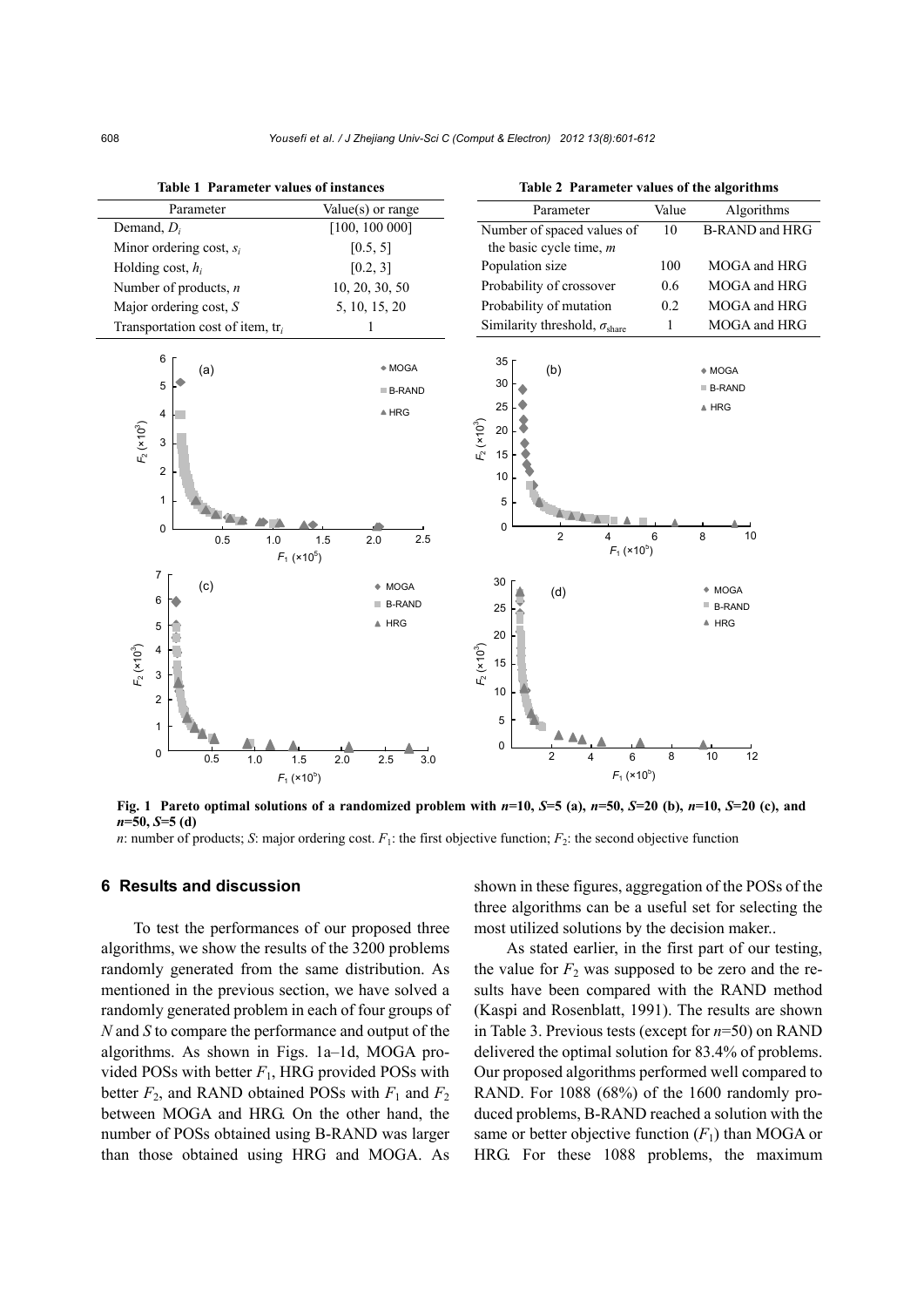| $\boldsymbol{n}$ | S  | Percentage of                                                                                                                               | Problem percentage $(\% )$ |         |          | Maximum improvement $(\%)$ |         |          | Average improvement $(\% )$ |         |          |
|------------------|----|---------------------------------------------------------------------------------------------------------------------------------------------|----------------------------|---------|----------|----------------------------|---------|----------|-----------------------------|---------|----------|
|                  |    | <b>RAND</b><br>optimum <sup><math>*</math></sup> (%)                                                                                        | Type I                     | Type II | Type III | Type I                     | Type II | Type III | Type I                      | Type II | Type III |
| 10               | 5  | 95.2                                                                                                                                        | 56                         | 29      | 15       | 27.16                      | 9.29    | 9.29     | 8.44                        | 2.65    | 2.55     |
|                  | 10 | 98.1                                                                                                                                        | 64.2                       | 24.5    | 11.3     | 23.90                      | 19.10   | 8.60     | 12.90                       | 2.70    | 1.60     |
|                  | 15 | 99.5                                                                                                                                        | 70.4                       | 20.4    | 9.3      | 38.36                      | 21.48   | 2.53     | 13.50                       | 4.10    | 0.87     |
|                  | 20 | 99.8                                                                                                                                        | 67.3                       | 20.0    | 12.7     | 33.10                      | 11.50   | 1.70     | 11.40                       | 2.60    | 0.90     |
| 20               | 5  | 76.2                                                                                                                                        | 53                         | 32      | 16       | 13.08                      | 3.17    | 7.79     | 4.03                        | 0.71    | 1.86     |
|                  | 10 | 84.8                                                                                                                                        | 79                         | 12      | 9        | 19.07                      | 0.12    | 12.29    | 5.05                        | 0.05    | 4.59     |
|                  | 15 | 88.2                                                                                                                                        | 65                         | 19      | 16       | 15.96                      | 0.84    | 0.31     | 4.27                        | 0.33    | 0.15     |
|                  | 20 | 91.1                                                                                                                                        | 63                         | 20      | 17       | 17.97                      | 0.30    | 0.27     | 4.05                        | 0.09    | 0.10     |
| 30               | 5  | 53.5                                                                                                                                        | 53                         | 39      | 8        | 10.33                      | 1.81    | 0.51     | 2.83                        | 0.69    | 0.25     |
|                  | 10 | 65.5                                                                                                                                        | 72                         | 22      | 6        | 13.33                      | 0.93    | 0.71     | 2.69                        | 0.40    | 0.44     |
|                  | 15 | 73.8                                                                                                                                        | 76                         | 12      | 12       | 10.76                      | 0.43    | 1.49     | 2.77                        | 0.14    | 0.43     |
|                  | 20 | 75.3                                                                                                                                        | 69                         | 19      | 11       | 14.90                      | 0.60    | 4.90     | 2.20                        | 0.10    | 2.10     |
|                  | 5  |                                                                                                                                             | 81                         | 13      | 6        | 22.89                      | 2.17    | 0.77     | 3.64                        | 1.00    | 0.38     |
| 50               | 10 |                                                                                                                                             | 76                         | 9       | 15       | 13.56                      | 0.84    | 0.70     | 3.40                        | 0.49    | 0.22     |
|                  | 15 |                                                                                                                                             | 67                         | 21      | 13       | 23.49                      | 1.42    | 1.42     | 4.32                        | 0.38    | 0.32     |
|                  | 20 |                                                                                                                                             | 84                         | 6       | 9        | 20.74                      | 0.02    | 2.45     | 4.53                        | 0.01    | 0.88     |
| Maximum          |    |                                                                                                                                             | 84.38                      | 38.89   | 17.07    | 38.36                      | 21.48   | 12.29    | 13.50                       | 4.10    | 4.59     |
| Average          |    | 83.4                                                                                                                                        | 68.5                       | 19.9    | 11.6     | 19.91                      | 4.63    | 3.48     | 5.63                        | 1.03    | 1.10     |
|                  |    | $m=10$ . m: number of spaced values of the basic cycle time; n: number of products; S: major ordering cost. For each pair of $(n, S)$ , 100 |                            |         |          |                            |         |          |                             |         |          |

**Table 3 Comparison between B-RAND, MOGA, and HRG solutions for** *F***<sup>1</sup>**

randomized problems were produced. Type I problems:  $F_1(RAND) \leq F_1(GA)$  and  $F_1(RAND) \leq F_1(HRG)$ ; Type II problems:  $F_1(GA) \leq F_1(GA)$ *F*<sub>1</sub>(RAND) and *F*<sub>1</sub>(GA)≤*F*<sub>1</sub>(HRG); Type III problems: *F*<sub>1</sub>(HRG)≤*F*<sub>1</sub>(RAND) and *F*<sub>1</sub>(HRG)≤*F*<sub>1</sub>(GA)

percentage of saving in the objective function provided by B-RAND was 38.36% and the average percentage of saving was 5.63%. B-RAND and HRG did not outperform MOGA for 320 (20%) problems, and the maximum and average percentages of saving in total cost  $(F_1)$  provided by MOGA were 21.48% and 1.03%, respectively. HRG was better than or equal to the other algorithms for 192 (12%) problems and HRG provided 12.29% and 1.10% of the maximum and average percentages of saving in the total cost, respectively.

Table 4 shows the comparison among the performances of the three algorithms, summarizing results of solving the 1600 randomly generated problems. By solving each problem some POSs were obtained. Obviously, a better algorithm has a lower value of  $AVG(F_i)/min(AVG(F_i))$  and  $AVG(time)/$ min(AVG(time)) and an upper value of  $VAR(F_i)$ / min( $VAR(F_i)$ ). These values based on rows of Table 4 have been plotted in Figs. 2a–2f.

Fig. 2a shows that, for *F*1, B-RAND provided minimum values and MOGA and HRG obtained almost the same performance. For larger values of *S* and *n*, HRG was superior to MOGA. Fig. 2b shows that, for *F*2 MOGA and HRG had almost the same and the

best performance and B-RAND had better performance for larger problems. Fig. 2c shows that B-RAND had the minimum time for solving problems. For larger problems HRG was faster than MOGA, but for smaller problems MOGA was faster than HRG. Figs. 2d and 2e show that HRG gave POSs with the maximum diversity and that POSs of B-RAND had the minimum diversity. Fig. 2f shows that MOGA and HRG had the same number of POSs, but lower than B-RAND.

# **7 Conclusions**

In this paper, we model a bi-objective joint replenishment problem. Shortcomings of previous models on the JRP under special conditions and on multi-objective inventory models are reviewed, and a new model is developed. Our proposed model has two objective functions. The first objective function is the same as the classical JRP objective function, and the second is minimization of transportation cost. As our proposed model is NP-hard, three new algorithms, including a modified RAND algorithm (B-RAND), a multi-objective genetic algorithm (MOGA), and a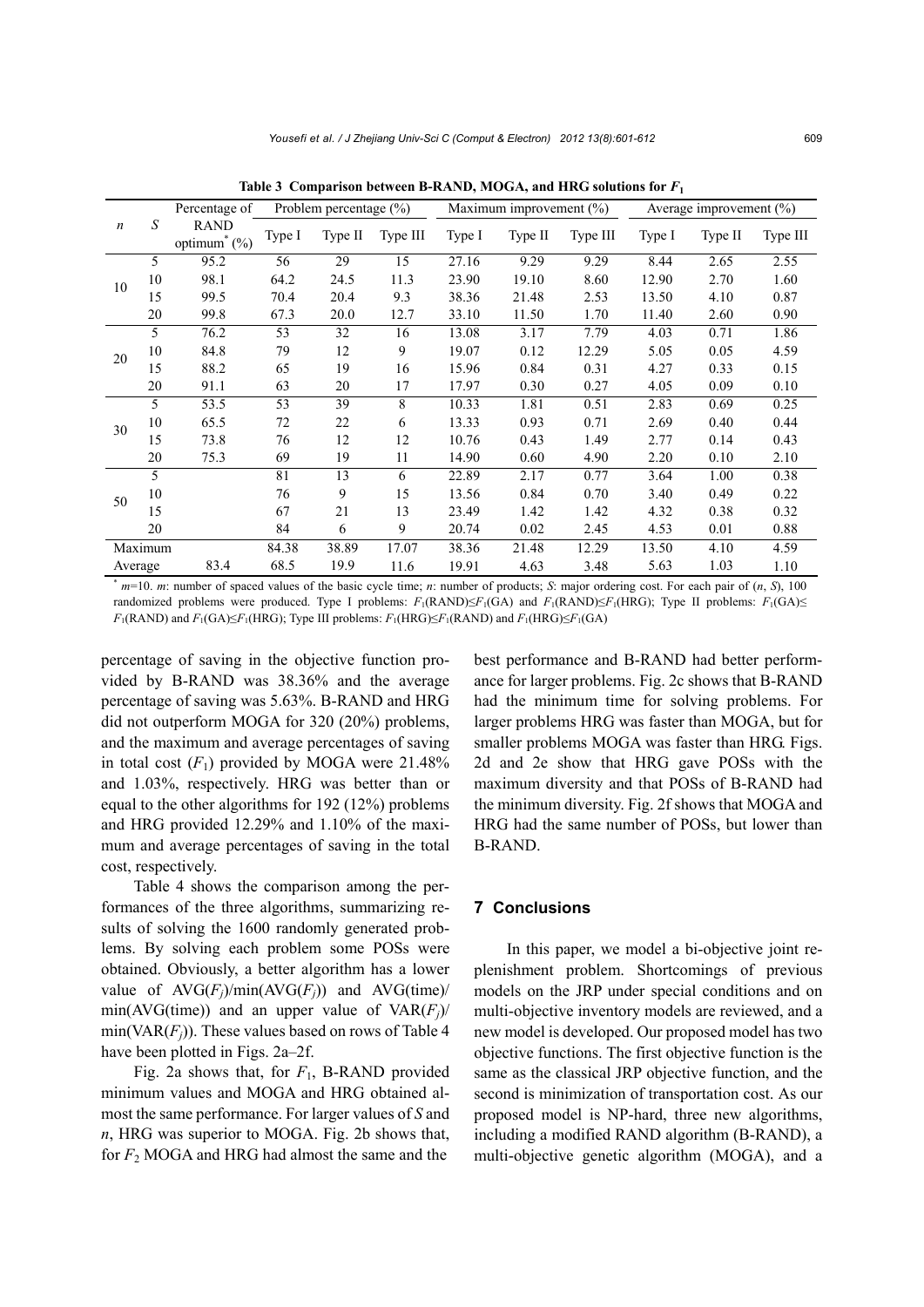|                  | $\boldsymbol{S}$ | $AVG(F_1)/min(AVG(F_1))$ |                          |                   | $AVG(F_2)/min(AVG(F_2))$ |                          |             | AVG(time)/min(AVG(time)) |               |            |
|------------------|------------------|--------------------------|--------------------------|-------------------|--------------------------|--------------------------|-------------|--------------------------|---------------|------------|
| $\boldsymbol{n}$ |                  | <b>MOGA</b>              | <b>B-RAND</b>            | <b>HRG</b>        | <b>MOGA</b>              | <b>B-RAND</b>            | <b>HRG</b>  | <b>MOGA</b>              | <b>B-RAND</b> | <b>HRG</b> |
|                  | 5                | $1.1\,$                  | $\mathbf{1}$             | $1.4$             | $\,1$                    | 6.87                     | 1.09        | 4.88                     | $\,1$         | 5.92       |
| $10\,$           | $10\,$           | $1.1\,$                  | $\mathbf{1}$             | 1.6               | $\,1$                    | 8.67                     | 1.00        | 4.85                     | $\,1$         | 4.77       |
|                  | 15               | 1.4                      | $\mathbf{1}$             | 1.5               | $\,1$                    | 7.48                     | 1.02        | 4.52                     | $\mathbf{1}$  | 5.35       |
|                  | $20\,$           | 1.4                      | $\mathbf{1}$             | $2.0$             | 1.12                     | 6.45                     | 1.00        | 3.87                     | $\mathbf{1}$  | 4.87       |
|                  | 5                | 1.2                      | $\mathbf{1}$             | 1.6               | 1.2                      | 4.27                     | 1.00        | 5.87                     | $\mathbf{1}$  | 4.43       |
| $20\,$           | $10\,$           | 1.5                      | $\,1\,$                  | $1.7\,$           | $\,1$                    | 5.56                     | $1.08\,$    | 3.19                     | $\,1$         | 5.13       |
|                  | 15               | 1.2                      | $\,1$                    | 1.4               | $\,1$                    | 4.76                     | 1.00        | 3.07                     | $\,1$         | 4.00       |
|                  | 20               | 1.3                      | $\mathbf{1}$             | 1.6               | $\mathbf{1}$             | 6.68                     | 1.02        | 3.36                     | $\,1$         | 4.29       |
|                  | 5                | 1.3                      | $\mathbf{1}$             | $1.3$             | 1.03                     | 3.15                     | 1.00        | 3.11                     | $\mathbf{1}$  | 4.01       |
| $30\,$           | $10\,$           | 1.3                      | $\,1$                    | 1.4               | $\,1$                    | 5.50                     | 1.08        | 2.90                     | $\,1$         | 5.38       |
|                  | 15               | 1.3                      | $\,1$                    | 1.7               | $\,1$                    | 4.23                     | 1.01        | 2.69                     | $\mathbf{1}$  | 3.75       |
|                  | 20               | 1.5                      | $\mathbf{1}$             | 1.6               | 1.05                     | 3.61                     | 1.00        | 2.86                     | $\mathbf{1}$  | 3.79       |
|                  | 5                | $1.7\,$                  | $\mathbf{1}$             | 1.6               | $\mathbf{1}$             | 3.17                     | 1.19        | 5.05                     | $\mathbf{1}$  | 3.01       |
|                  | $10\,$           | 1.3                      | $\,1$                    | 1.5               | $\,1$                    | 4.34                     | 1.32        | 6.03                     | $\mathbf{1}$  | 3.15       |
| 50               | 15               | 1.6                      | $\mathbf{1}$             | 1.3               | $\mathbf{1}$             | 4.82                     | $1.16\,$    | 5.83                     | $\,1$         | 3.15       |
|                  | 20               | 1.5                      | $\mathbf{1}$             | 1.4               | $\mathbf{1}$             | 6.28                     | 1.33        | 6.25                     | $\mathbf{1}$  | 3.25       |
| Average          |                  | 1.4                      | $\mathbf{1}$             | 1.5               | $\mathbf{1}$             | 5.40                     | $1.10\,$    | 4.27                     | $\mathbf{1}$  | 4.26       |
|                  |                  |                          |                          |                   |                          |                          |             | Average number of POSs   |               |            |
|                  |                  |                          | $VAR(F_1)/min(VAR(F_1))$ |                   |                          | $VAR(F_2)/min(VAR(F_2))$ |             |                          |               |            |
| $\boldsymbol{n}$ | $\boldsymbol{S}$ | <b>MOGA</b>              | <b>B-RAND</b>            | HRG               | $\rm MOGA$               | <b>B-RAND</b>            | ${\rm HRG}$ | <b>MOGA</b>              | <b>B-RAND</b> | <b>HRG</b> |
|                  | 5                | $\mathbf{1}$             | $\overline{2}$           | 147 411           | 3.94                     | $\,1\,$                  | 14.55       | $10\,$                   | 30.85         | $10\,$     |
|                  | $10\,$           | $\,1$                    |                          | 66 228 1 178 865  | $\,1\,$                  | 6.20                     | 15.96       | $10\,$                   | 32.80         | $10\,$     |
| $10\,$           | 15               | $\mathbf{1}$             | 136                      | 252 178           | 6.19                     | $\mathbf{1}$             | 9.50        | $10\,$                   | 32.00         | $10\,$     |
|                  | 20               | $\mathbf{1}$             | 454 162                  | 82 143            | 3.13                     | 1.41                     | $1.00\,$    | 9.95                     | 33.30         | $10\,$     |
|                  | 5                | $\mathbf{1}$             | 91 807                   | 332 348           | 5.54                     | $\,1\,$                  | 14.74       | 9.95                     | 36.25         | 9.95       |
|                  | $10\,$           | $\,1$                    | 862                      | 285 392           | 7.97                     | $\,1\,$                  | 19.66       | 9.85                     | 37.15         | 9.95       |
| $20\,$           | 15               | $\mathbf{1}$             |                          | 228 2002 203      | 1.40                     | $\,1\,$                  | 15.87       | $10\,$                   | 39.05         | 9.85       |
|                  | 20               | $\mathbf{1}$             | 16 150                   | 682 650           | $1\,$                    | 2.95                     | 11.32       | $10\,$                   | 38.75         | $10\,$     |
|                  | 5                | $\mathbf{1}$             | 58                       | 962 626           | 1.90                     | $\,1\,$                  | 11.47       | 9.9                      | 40.20         | 9.95       |
|                  | $10\,$           | $\mathbf{1}$             | 869                      | 630 357           | 6.24                     | $\mathbf{1}$             | 12.57       | $10\,$                   | 38.80         | 9.95       |
| $30\,$           | 15               | $\,1$                    | 1 368 084                | 545 522           | $\,1\,$                  | 2.32                     | 1.60        | 9.95                     | 41.80         | $10\,$     |
|                  | 20               | $\mathbf{1}$             | 610 275                  | 289 850           | $\mathbf{1}$             | 1.29                     | 1.74        | $10\,$                   | 41.15         | 9.95       |
|                  | 5                | $\mathbf{1}$             |                          | 15 932 1 286 692  | $\mathbf{1}$             | 7.88                     | 13.04       | $9.8\,$                  | 43.75         | 9.95       |
|                  | $10\,$           | $\mathbf{1}$             | 1 473 002                | 522 452           | $1\,$                    | 1.62                     | 3.97        | 9.95                     | 44.15         | 9.85       |
| 50               | 15               | $\mathbf{1}$             | 19 421                   | 328 268           | 3.46                     | $\,1\,$                  | 19.62       | 9.95                     | 44.30         | $10\,$     |
|                  | 20               | $\mathbf{1}$             |                          | 317 236 1 774 754 | 1.64                     | $\mathbf{1}$             | 3.97        | $10\,$                   | 43.45         | 9.95       |

**Table 4 Comparison of the performances of our proposed three algorithms**

For each pair of (*n*, *S*), 100 randomized problems were produced. *n*: number of products; *S*: major ordering cost

hybrid of the two previous algorithms (HRG) are proposed. To validate these algorithms, some test problems are designed and solved. For comparing the performances of the proposed algorithms with those of the previous approaches, it is supposed that the second objective function is equal to zero. The abilities of algorithms in finding good solutions are shown. We also compare the performances of our proposed three algorithms with each other, and the results show that B-RAND obtains POSs with better  $F_1$  but better  $F_2$  is obtained using MOGA and HRG. More diversified solutions are obtained from HRG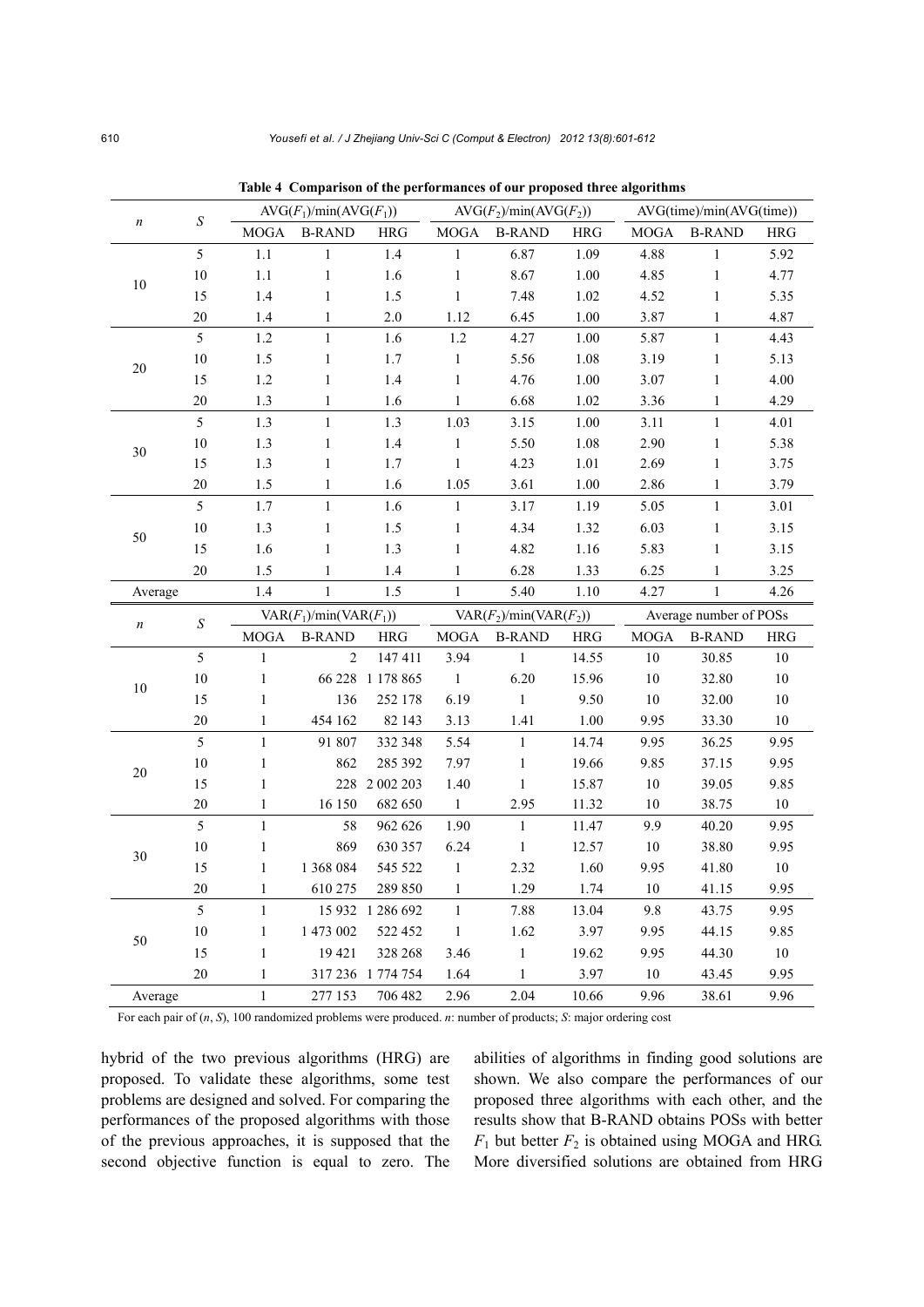

**Fig. 2** Comparison of the values of  $AVG(F_1)/min(AVG(F_1))$  (a),  $AVG(F_2)/min(AVG(F_2))$  (b),  $AVG(time)/min(AVG(time))$ **(c), VAR(***F***1)/min(VAR(***F***1)) (d), VAR(***F***2)/min(VAR(***F***2)) (e), and the average number of Pareto optimal solutions (f)**  The *x*-axis represents the index of the pair of (*n*, *S*) in Tables 3 and 4, for example, index 1 for *n*=10, *S*=5, index 2 for *n*=10, *S*=10, and index 16 for *n*=50, *S*=20

and MOGA, which means that MOGA and HRG find more POSs than B-RAND. The proposed model has no constraint; a constraint such as space or budget, however, can be used to increase its applicability. Moreover, it seems that using stochastic or dynamic demand in place of deterministic demand can be another area of future research. In our model the IGS strategy has been used. For future research, the DGS strategy can be used. Considering more than one buyer and modeling a multi-buyer multi-objective JRP can be another work for future research. In addition, to improve the convergence or computational time of solution algorithms, using better solution methods such as population-based methods with more capability can provide a good opportunity for future study. As an example, the PSO algorithm modified by Ozkaya and Gunes (2012) can be used for solving multi-objective optimization problems.